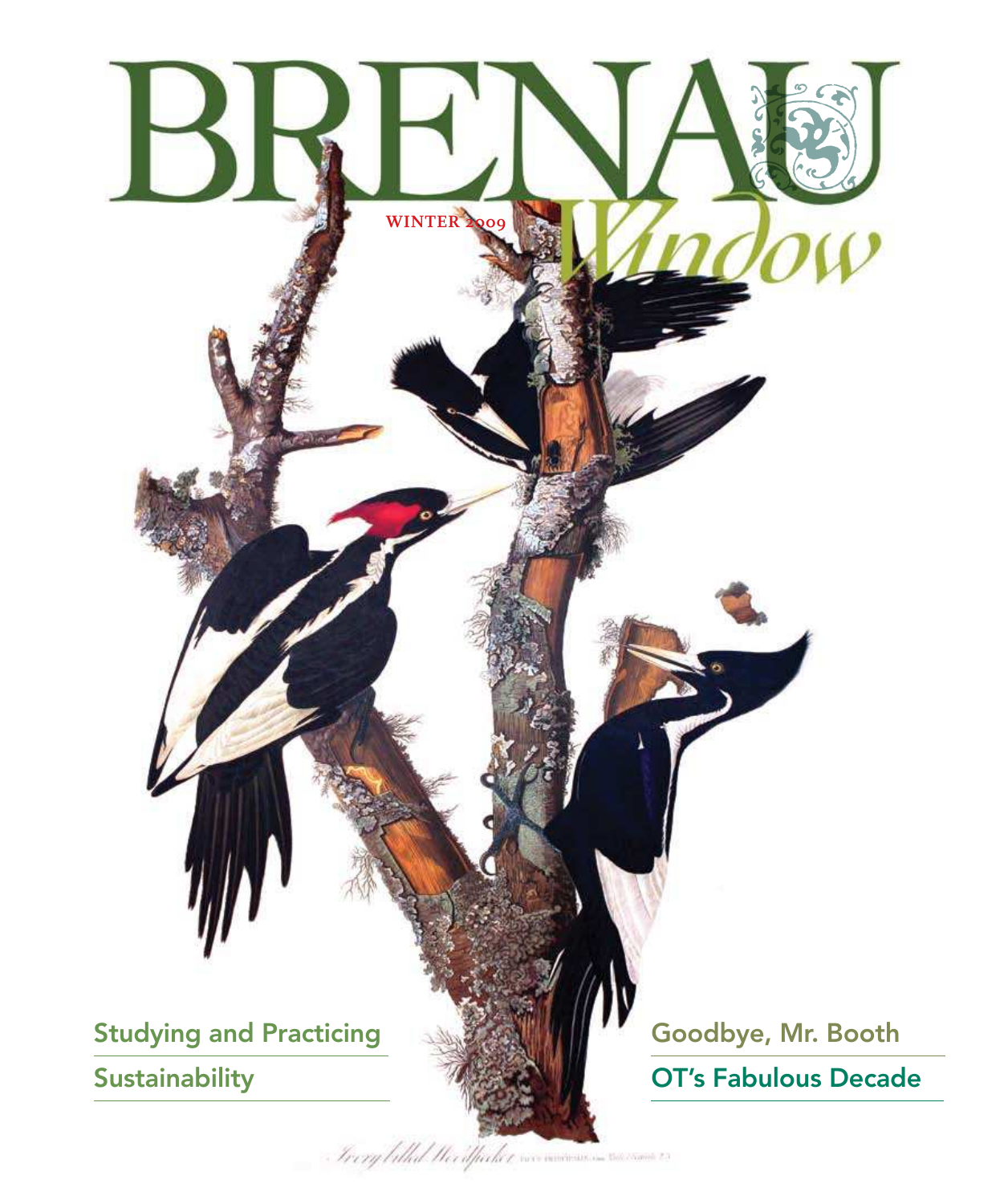### THE CAPACITY TO ENDURE

In the late 1960s, the world witnessed something phenomenal, the emergence of a grass-roots initiative to increase global awareness of the ecological problems of the earth and man's role in both creating and solving those n the late 1960s, the world witnessed something phenomenal, the emergence of a grass-roots initiative to increase global awareness of the ecological problems of problems. It was a movement primarily of young people, mostly college and university students, concerned scientists, a handful of political leaders and the usually quiet and laidback folk of the nature-loving set. Their heroes were Gaylord Nelson and Morris Udall, Jacques Cousteau, Roger Revelle, John Muir, Jane Goodall and Rachel Carson. On April 22, 1970, they pulled off something that even John F. Kennedy had failed to accomplish. That day they mobilized some 20 million Americans, a tenth of the population, to participate in what was the first Earth Day, which became the pivotal event in the modern environmental movement. Its agenda was nothing more that promoting a healthy, sustainable environment on the planet.

 President Nixon ignored Earth Day, but by the time he left ofice he had signed legislation creating the Environmental Protection Agency, the National Oceanic and Atmospheric Administration, the Clean Air Act, the Clean Water Act, the Pesticide Control Act, the Endangered Species Act and the Safe Drinking Water Act. That first Earth Day gave birth to a generation of Americans and others around the world with a native awareness of sustainability. Environmental issues, which President Kennedy could not even raise a pulse for, now are topics of high-level summits of world leaders and major considerations of a small town council as it considers whether to permit construction of a Walmart store. One of the major complaints that I have addressed as president of Brenau – from students, faculty and staff – is why we don't do more to recycle soft drink cans, water bottles and waste paper.

 Yet, at some time between then and now, we as a society somehow lost that initial Earth Day momentum, or at least deviated from it. For one thing, issues related to environmental protection and sustainable living often drift into the minutia and sometimes indecipherable language of science. Whenever I am on the podium as excited as I can be talking about successes in dealing with the effects of chloroluorocarbons on ozone depletion, even the scientist in me tells me not to test too much the audience tolerance



for "ecology-speak." Also, no matter how much one tries to avoid it, issues of sustainability and environmental concerns always get tangled in politics, in bureaucratic infighting, international diplomacy and sometimes religion. Sustainability begets initiatives that become quick, easy sacrifices on the altar of public opinion or to audiences of sanctimonious talk show hosts.

 Perhaps the major frustration, even those of the environmentally conscious generations of the last 40 years, is that the problems which were prevalent then are still with us today – depletion of the ozone layer that protects the earth, global climate change, ocean pollution and solid waste disposal. And they just sound so downright ominous. What can I possibly do as an 18-year-old college student at Brenau or as a 25-year-old nurse or a 50-year-old real estate salesman to overcome centuries of pollution in our waterways or to stop the melting of polar ice caps and glaciers? What difference could it possibly make if, on a busy day, I toss my empty soft drink can into the wastebasket by my desk rather than walk down the hall to the recycling box?

 We are pushing awareness of sustainability to the forefront at Brenau because it is the right thing to do, not only for the sustainability of our planet, but also for the sustainability of liberal arts education. Sustainability defines what interdisciplinary liberal arts education should be about. During the past semester we have deliberately studied sustainability, the capacity for us to thrive and endure on this earth, as part of the Brenau curriculum and in extracurricular activities as well. That study will continue.

 One central message that has emerged is that one person can make a difference. The occupational therapist Dian Fossey, for example, almost single-handedly saved an animal species. And keep in mind that the first Earth Day individuals from all walks of life brought only their personal resources, intellect and moral fiber together for a common purpose.

Ed L. Schrader

Ed Schrader, Ph.D. eschrader@brenau.edu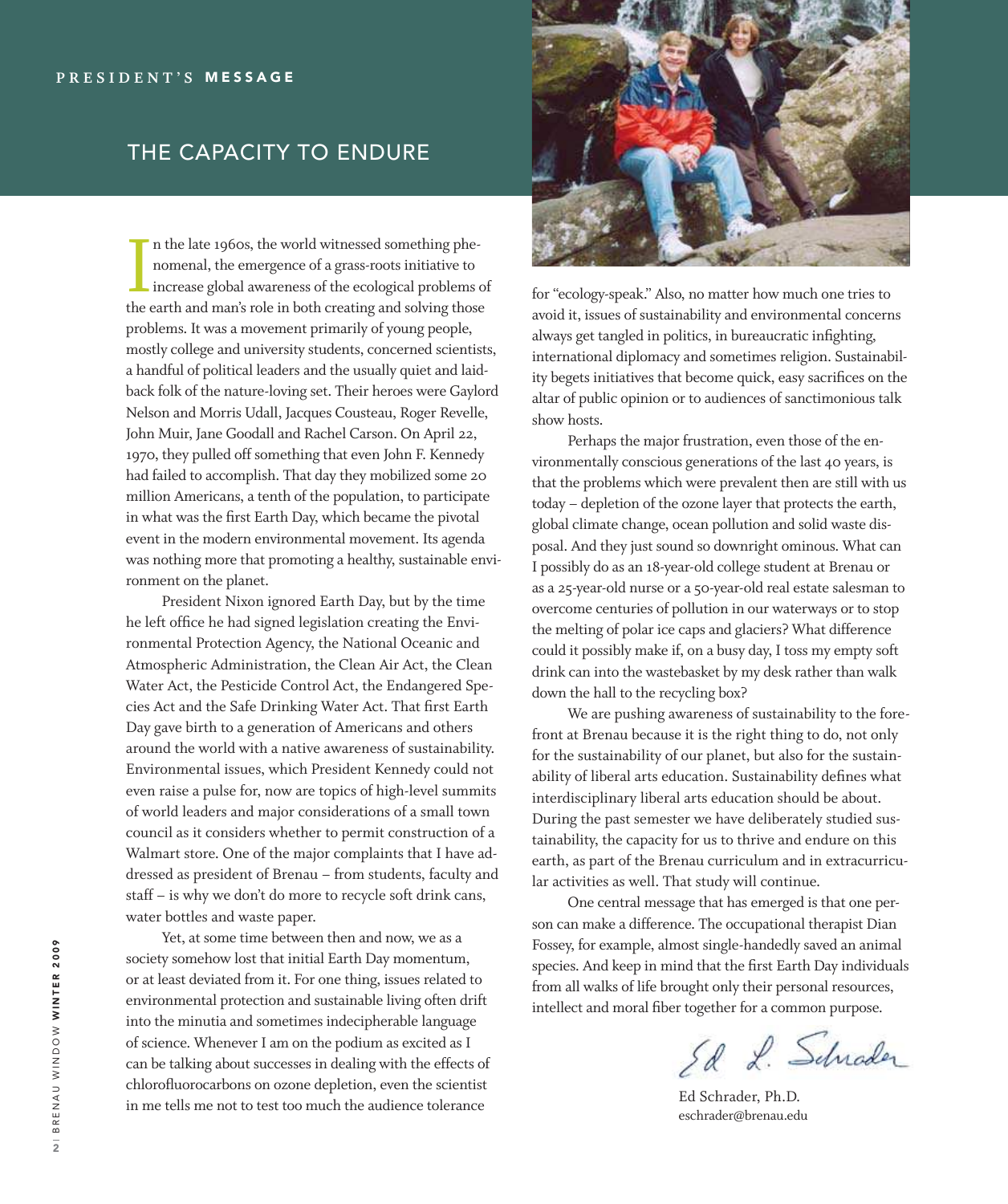BRENAU WINDOW WINTER 2009

2009

WINTER

4



*Administration building at Brenau South Atlanta/ Fairburn campus.*



*Artist Darryl Pottorf shares with Brenau galleries director Vanessa Grubbs his exceptional perspective on the works of his long-time friend and collaborator, the late Robert Rauschenberg. Works Pottorf has on loan to the university and pieces in the Brenau permanent collection were included in the Rauschenberg retrospective Author Carmen Deedy pays a surprise visit to the Child Development Center on the exhibit on campus that included a presentation by Pottorf to a standing-room-only crowd.* 

*President Schrader, top, and Fairburn Mayor Betty Hannah at South Atlanta regional campus opening.*



*With her irst novel* The Help*, at No. 3 on* The New York Times *best-seller list, author Kathryn Stockett chats informally with irst-year students before a public reading at Hosch Theater.*



*Gainesville campus and signs books at a public program after a rousing fall convocation address: "Timid women don't leave lasting legacies."*



*Bethany Havas, a research and instruction assistant, performs with the Alchemy Drum & Dance Community of Gainesville at the opening of the Dian Fossey memorabilia exhibit at Trustee Library.*

# Recent Campus **Exercise** photos by Tom Askew, Louie Favorite and Rudi Kiefer









*First-year fashion design major Travee Rose shows her contribution to the Sustainable Fashion Boutique – a dress created from previously worn garments and fabrics.*



*Dean of Education Lora Bailey, center, hosts nationally recognized experts Douglas H. Clements of the State University of New York in Buffalo and Constance Kamii of the University of Alabama-Birmingham at a symposium for educators to improve skills for teaching mathematics and sciences to younger pupils.*





*One of Dian Fossey's paintings found in her cottage after she was murdered.*



*Congolese leader Mwami Alex Kalinda and Pierre Kakule, co-director of the Dian Fossey Gorilla Fund's programs in the Republic of Congo, at a Pearce Auditorium symposium.*



*Student Shan Zhong of China presents his business plan for a paper recycling enterprise at the irst Sustainability Conference.*



*Former Brenau Trustee Lessie Smithgall expresses surprise as the university confers on her a second honorary doctorate.* 



*Mary Hart Wilheit chats with author John W. Jacobs Jr. at the launch of his book* The Longer You Live*, published by Brenau University Press.*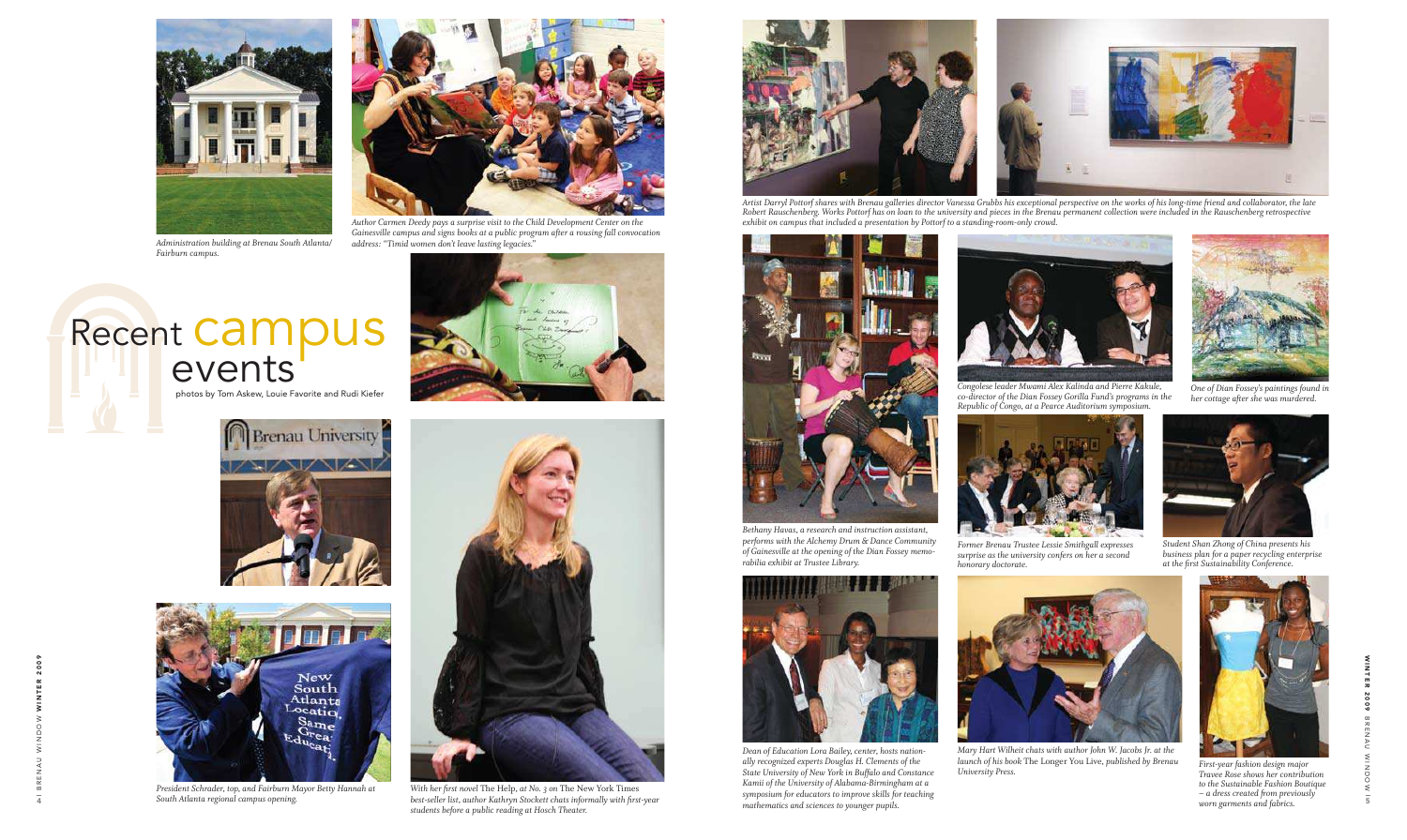BRENAU WINDOW WINTER 2009

OQNIM

6

**BRENAU UNIVERSITY PRESS** 

### Brenau experiences record enrollment in fall term

Fueled in part by an onslaught of non-traditional students seeking to bolster job skills or academic credentials in the nation's dicey employment market, Brenau University posted record enrollments for the 2009-10 academic year. In its official October reports to the U.S. Department of Education, Brenau listed overall enrollment at 2,761, which included close to a 15 percent jump in nonresidential campus programs and a more than 35 percent increase in students seeking graduate and undergraduate degrees online.

 That falls right in step with Brenau's strategic plan, which is based on the assumption that the nonresidential programs will experience explosive growth to about 4,000, mostly in graduate degree programs, while the residential Women's College enrollment will level off at 900 to 1,000 undergraduates. The Women's College enrolled 891 by the late October cut-off date for the government report; that's four fewer than enrolled by the same deadline last year. Nonresidential evening and weekend enrollment, however, jumped from 1,389 to 1,451 while online surged to 419 from the 310 reported at the 2008 reporting deadline.

 Scott Briell, Brenau senior vice president for enrollment management and student services, concedes the university breathed a sigh of relief because it feared the economy would impact residential enrollments more. But by his office's analysis of new students across the board the economy definitely was a factor. Growth this year came primary from people outside the normal age bracket for college students – those, for example, who may want to finish the college education they put off earlier in life, who want to improve job skills or switch careers or those looking for more enrichment in their intellectual lives.

 "The Women's College remains a vital part of the Brenau long-term strategy, but the demographics of higher education are changing dramatically year to year," says Briell. "The university leaders figured that out more than 30 years ago and began in the 1970s building the foundation for meeting the needs of the student population we will have in the next two decades."

# Scholarships get annual boost

Starting with the current fiscal year, all unrestricted annual contributions to Brenau University will be applied directly to scholarship funding for deserving students. Currently the university spends about \$8 million a year on direct financial aid, less than \$1 million of which comes from endowed funds earmarked for scholarships. Brenau makes up the difference with tuition dollars and other regular income.

Now the precision as m<br>
as politeness, Booth<br>
will clear his throat a<br>
clarify what that picturesque label owever, because he values precision as much as politeness, Booth will clear his throat and means to him: "I believe courtesy and manners, usually attributed to 'Southern gentlemen,' are merely byproducts that naturally follow attempting to be honorable."

 "Unrestricted means exactly what you might think," says Matt Thomas, vice president for external relations at Brenau. "Money you gave could be used for anything in the budget – from salaries to paying the power bill. But with this change, we're restricting it. You will know when you contribute to the annual scholarship fund, every dollar goes to scholarships."

> and angst; and other sparks that fly in the nitroglycerin tinderbox of 70-odd resourceful girls studying and living together under the same roof.

 The average financial assistance package to a full-time Women's College student is \$15,575 per year, about half the total cost of tuition, fees and room and board. About 90.6 percent of the students receive some kind of financial assistance through need-based, merit or athletic scholarships.

> In fact, it was the boarding school's unpredictability – the infinite, ram-

 Thomas says another way donors can support scholarships at Brenau is to investigate if they work for companies that match employee contributions to charitable causes. (To find out if your company has a matching gift program, call 770-534-6163.) Whether or not matching funds are involved, you can make contributions to the annual scholarship fund on any time schedule you choose and by any method, including credit card donations. Check www.brenau.edu/giving.

## A unique new voice

Brenau University has created a publishing arm, Brenau University Press, which will support the mission of the university by making scholarly works and works of more general interest available to the global community in a variety of formats. The operation has already published its first book, the memories of Gainesville, Ga., business and civic

leader John W. Jacobs, Jr., a Brenau trustee (see back cover for details).

 Launching the initiative, however, occurred months ahead of schedule. "A few of us in the administration were getting started on the planning for the university publishing arm when Mr. Jacobs walked in with his manuscript to get some advice on what to do with it," says David Morrison, assistant vice president for communications and publications. "The book is a great local history and a compelling memoir – exactly the kind of thing university presses ought to publish." Jacobs saw the opportunity, too, and made it possible to launch an enterprise that had no budget – and to dedicate proceeds from books sales to Brenau scholarships.

 Brenau president Ed Schrader kicked off the idea for the publishing venture earlier this year. It is essential, he argues, that a great university have a means for disseminating scholarly works and other works of significance that never would attract the attention of commercial publishers. In coming months the university will develop a comprehensive business plan for the self-sustaining publishing operation.

 And honor is not some vague, sepia-toned abstraction to him. In his 24 years as headmaster of Brenau Academy, it proved tensile, necessary, and real as it was tested time and again by giggly pranks; tearful, late-night emergencies; adolescent rebellion

 "The way people reacted when they asked about my work always depended on their perspective," says Booth, who retired as emeritus dean this fall. "A 20-year-old guy might say, 'You're in charge of dozens of girls – where do I sign up for that job?' On the other hand, a parent raising a teenage daughter or two would say, 'Bless your heart, I wouldn't trade places with you for anything in the world!'"

bunctious possibility – that kept him entrenched for so long in a role that combined elements of "Goodbye, Mr. Chips" with the 1980s sitcom "The Facts of Life."

 "There's such variety here, such individuality and uniqueness of spirit," Booth says. "There is no such thing as a 'typical Academy girl' or a 'normal day.' Just when you think you've seen everything, someone does something strange and amazing."

 The son of a kindly town doctor who occasionally got paid in garden produce, Booth grew up with a certain chivalric ethic in Huntington, W. Va., where he excelled as both a jock and a

## Whenever friends toast Frank Booth as the ultimate "Southern gentleman," he flushes slightly and ducks his sandy head, as if not to impose.

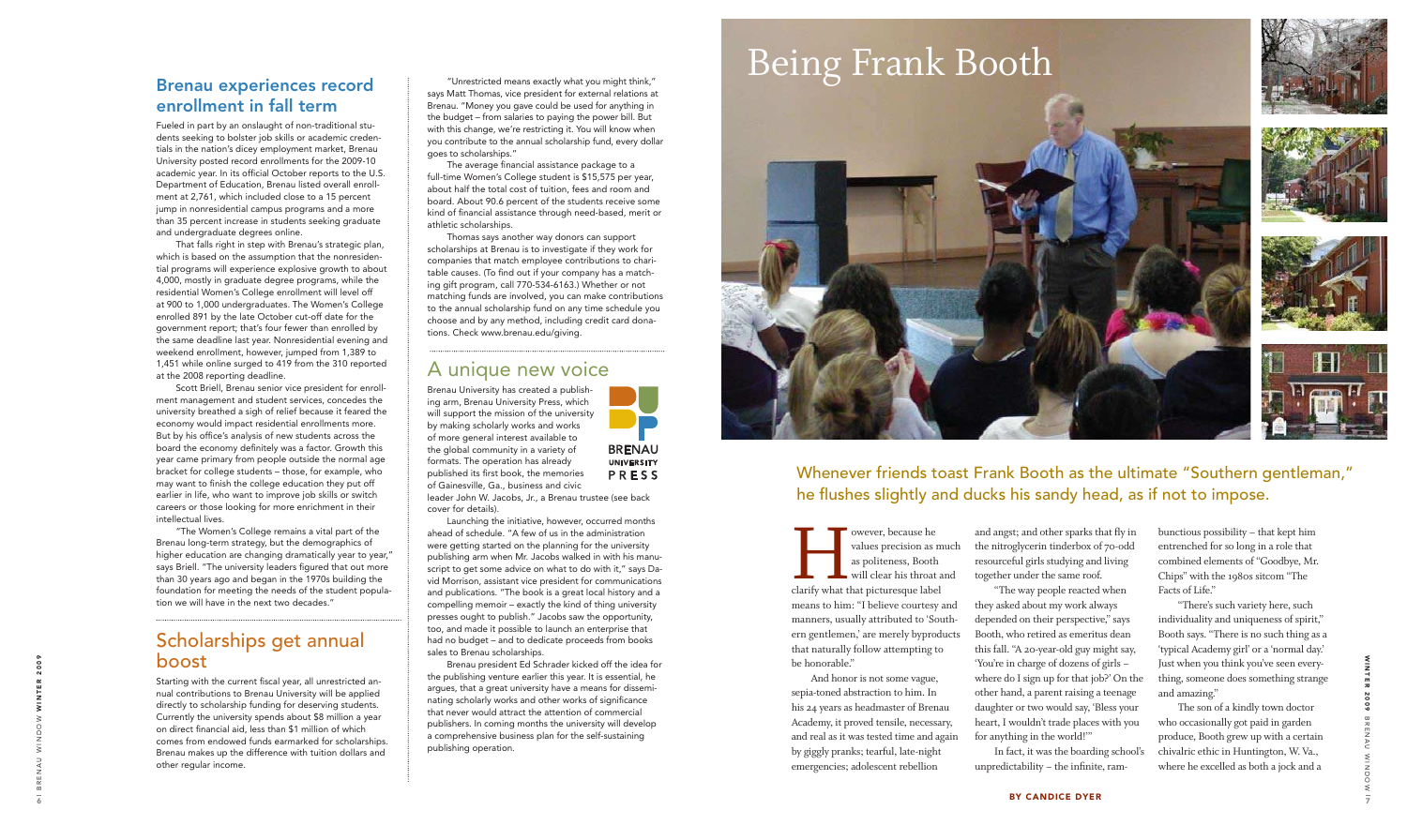student. He would pause between baseball games to wait in the back of the synagogue while his Jewish teammate studied for his bar mitzvah. Through some process of unwitting linguistic osmosis, Booth could recite the Hebrew passages he had been overhearing. Impressed, the rabbi tapped him to participate in his friend's ceremony, making Booth perhaps the only stalwart Presbyterian to have been bar mitzvahed, he likes to joke. That experience helped foster an enduring interest in language and theology, as well as a deep appreciation of Yiddish humor – Booth can regale a dinner party with the biggest repertoire of Henny Youngman jokes out side the Catskills.

 "I have never heard him say an unkind word to or about anyone, even under extreme duress," says his former assistant/henchman Charles Burel, who relished his "good cop, bad cop" dynamic with Booth. "And we dealt with all kinds of situations – one student was stuck up in a tree, and we had to call the fire department."

 Later, this hearth-forged gentility was polished to a gleam at Hampden-Sydney College, one of the country's last three all-men's liberal arts institutions, famous for its uncompromising code of conduct reputedly drafted by Patrick Henry. This decorous utopia in the Wisteria League is a renowned incubator for "Southern gentlemen" coveted by their belle counterparts.

 "There were no locks on student dorm rooms or classrooms," Booth remembers wistfully. "Once, taking a Latin quiz in class, my eyes inadvertently fell on a classmate's paper. After class, I went to my professor and told him what had happened. With no concern that I might have been cheating, he told me he trusted me, praised my honorable action, and gave me a quick substitute question orally; matter resolved. I came to wish idealistically that the whole world could be such a place."

It is not, but he strives to make it so.

 Believing that sports fosters character development, Booth beefed up the athletic programs, and he established traditions to inspire cam pus spirit: onyx class rings; the first school-sponsored reunion; and the "Dean's Trip," an education-oriented vacation chaperoned by him and his wife, Karen, who is an Academy alumna. Booth also developed a financial aid program and the Learning Center, and he enrolled the school's first African-American student. All of these measures helped diversify and enrich the student body. "When I first started at Brenau,

 Recalls Academy alumna **Ava Farahany, A '92**, "Dean Booth was a father figure to me throughout those years. Mr. Burel was the disciplinarian, like my mother, and Dean Booth was the one that I felt so guilty getting in trouble for because of his soft demeanor, like my father. He was so kind and gentle even while being very stern."

His courtliness notwithstanding, Booth, who

studied English and Latin, is less seersucker than tweed. Explaining why he prefers the title "headmaster" to "dean," he says, "In Old English, 'master' means 'teacher' – that's what teachers are called at Eton."

> "When we first brought our daughter up to Brenau to enroll her, like many other parents and children in a similar situation, we had mixed feelings about how it would all turn out," recalls Chuck Leavell, who has played keyboards for the Rolling Stones, the Allman Brothers and oth ers. "The first step was to meet with Dean Booth. His calm, yet confident demeanor and his deep understand ing of the minds and souls of the young women who attend Brenau put

us all at ease and gave us confidence that we were in the right place, doing the right thing. We are grateful be yond words for his wisdom, patience and talents in educating and guiding our wonderful child, Amy, into the beautiful person she is." (See Amy's story on page 19.)

 With this donnish sensibility and imposing height (6'4"), Booth would not look out of place lumbering, Auden-like, amid the swans of Strat ford-upon-Avon, where he yearned to research his graduate thesis on the role of religion in Shakespeare's life.

 "He can tell you the Latin deriva tive of just about any word you throw at him," marvels Charles Agner, an Academy math instructor.

 Booth earned a second master's degree and a doctorate in education, while working full time as a teacher or administrator, first at the all-male Kentucky Military Institute, then at Athens Academy, where his dynamic reputation enticed Brenau to come courting. He assumed leadership here during the ascendancy of "day schools."

So it seems somehow fitting that another alumna's defining memory of Booth involves an etiquette lesson: "At our rehearsal for graduation, we had to practice going onstage and shaking his hand to get our diploma," says writer and actress **Jodie Milks, A '89**. "I went up there, slipped a bit on my arrival, and, feeling embarrassed and a little under-confident, I kind of fell into a clumsy half-handshake and apologetic taking-of-diploma and skulked away. That's when he pulled me over, in front of everyone, and said, 'This is a great opportunity for all of us to learn the art of a good handshake.'"

 "About 25 years ago, boarding schools everywhere started closing, or they began taking in large numbers of day students to survive," Booth says, noting that the Academy is now the only residential girls' school in Georgia and one of only a handful in the country. "It sounds strange to cite our mere existence as an accomplish ment, but this has been a dificult climate for boarding schools."

as 'bowheads' wearing lots of pink and green and aiming for the Junior League," he says. "Today, you might see a pink bow, but behind her will be a girl with pink hair."

 The Academy was hip enough, in fact, to attract the daughter of a famous rock star.

 For her graduation in 1993, Leavell composed and performed a song called "Still My Little Girl." "Frank, you ROCK!" says the keyboardist. Booth, touched by the testimonial, notes with professorial formality that he has always admired the Stones, which he called "daringly iconoclastic and amusingly in-yourface" band.

many of the students were known "His calm, yet confident demeanor and his deep understanding of the minds and souls of the young women who attend Brenau put us all at ease and gave us con fidence that we were in the right place,

> He then demonstrated a gesture that was "firm but not bone-crushing, taking into account any enormous rings, involving good eye contact, and exerting a good squeeze before moving on. It's stood me in good stead – I've used it in pitch meetings, job interviews, buying a car, and I always think of him fondly," she says.

> Booth lives for such moments. "These," he says, "are the lasting, telling things."

# doing the right thing." – Chuck Leavell

*Top: At Riverside Military's annual Superintendent's Tea in 2006, Dr. Booth greets Academy student Yessika Eneme Lima, A '08. Center: At a reception with artist Robert Rauschenberg. Below: Charles Burel and Dr. Booth during graduation.*



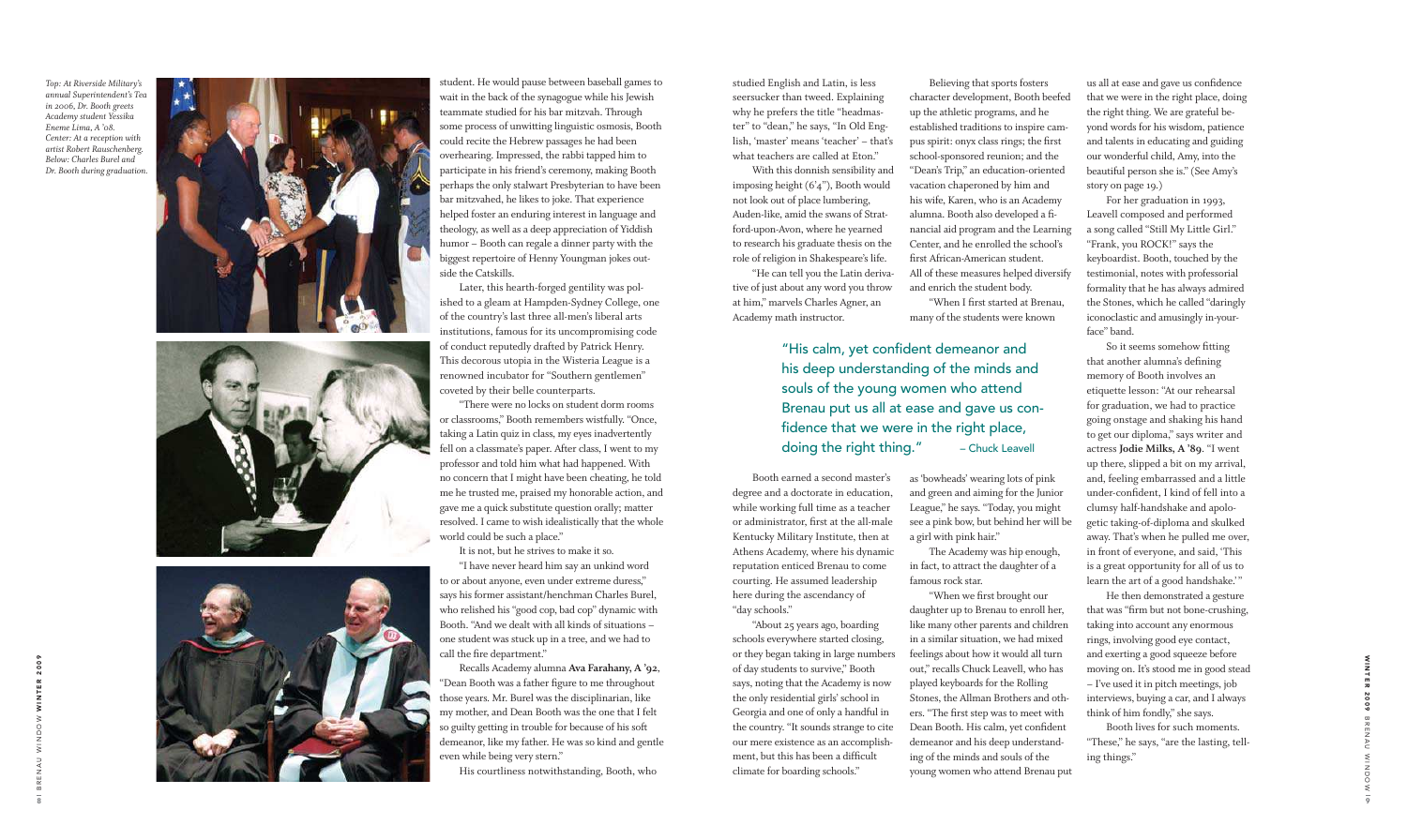**WINTER** WINTER 2009 **2009 BRENA** B R E N A U W I N I N ⇒ NOON 11

No Brenau soccer game begins and no practice ends without the Golden Tigers' ritual chant.

 "Will we stop?" shouts senior defender Innis Ette, owner of the loudest voice on the squad. Her teammates respond: "No, no, we want some mo'!"

 That's "mo" as in "more," and this fall the Brenau sports teams have forged full speed ahead to proving themselves to be formidable foes in the newly expanded 16-team, two-division Southern States Athletic Confer ence. The volleyball team had its first winning season since the program began in 2003, posting a 24-11 record overall and 4-7 in conference play. The soccer team be gan its campaign 8-2-1 with six shutouts – including its first win ever over Berry College – and received national ranking votes. The cross country team finished fourth in an 11-team meet in Marietta.

Volleyball: The Golden Tigers' volleyball team has had what Lochstampfor calls "a whole turnaround of their program" after being picked in the preseason as the conference doormat. Rebounding from an 8-18 overall record and 1-15 in the SSAC last year, coach Meredith Matthews' squad began 2009 8-0. The Golden Tigers started 1-5 in the conference, then came back strong

to finish fourth in the eight-team field. At the Aramark Classic Tournament in Erskine, S.C., seniors Karen Green of Lawrenceville, Ga., and Audra VanArsdale of Pelham, Ala., were named to the All-Tournament team, with Green also earning MVP honors.

 While these sports were winding down, basketball and swimming were gearing up. Four swimmers and a relay team qualified for NAIA nationals in their first meet of the season. The basketball team, competing in only its fourth year, returns seven seniors, including Ashley Hagans, the NAIA's leading scorer last season.

> Soccer: Coming off last year's 11-6-1 record and third-place finish in the conference  $(6-3-1)$ , the Golden Tigers tackled a tough early schedule. After tying the University of Mobile on the road and losing to Spring Hill College, Brenau won eight of its next nine matches. The victories included a 2-0 shutout of Lindenwood, then ranked No. 16, and the historic 2-0 win over Berry, soon to be an NCAA Division III school. After a 2-0 loss to Shorter snapped a six-game winning streak, the

 Brenau athletic director Mike Lochstampfor said of the expanded conference, "Clearly it positions us to be more competitive nationally," because it will lead to more challenging conference tournaments, the qualifiers for national postseason play.

Swimming: Lucianne Kimura and Julia Ferreira of Brazil, Ana Galesic of Croatia and Sarah Fell of Brunswick, Ga., lead the swim team coached by Gabby Mat thews. Mairi Morrison of Scotland is back after gallbladder surgery.

team tied No. 17 Auburn University-Montgomery 0-0 in double overtime. "I just feel like we work harder this year

in Mobile, Ala. "They foreshadow what will happen in the spring," Lochstampfor says optimistically. Nelli Martyrosyan of Armenia and Liubov Orlova of Russia will

return to action after sitting out the fall season because they didn't have enough hours academically. "I think we'll be stronger than last year," says coach Gordon Leslie, whose team was ranked No. 10 at the end of the 2008-09 season. "We're looking forward to having a good run in the national championships."

Cross Country: Because the sport doesn't have as many teams participating in the SSAC, coach Su san McIntyre's Golden Tigers joined forces with schools that aren't afiliated with a conference. The Golden Tigers are led by Audra Cochran of Stockbridge, Ga., who ran a season-best 21 minutes, 3 seconds to place 56th out of 181 runners at the Southeastern Cross Country Classic in Louisville, Ky.

and we're a close-knit group," says forward Lily Futrell of Savannah, Brenau's scoring leader. And the league has noticed. Goalkeeper Lisa Lesnick of Surfside Beach, S.C., has been named SSAC Defensive Player of the Week. Tennis: Tennis players Lyn See Choo and Kate Mazackova continued the Golden Tigers' tradition of strong doubles play by finishing fifth at the International Tennis Association NAIA Small College Championships Basketball: With seven seniors, three juniors, three sophomores and five freshmen, Brenau has depth at every position as it strives for its third straight win ning season. Although the Golden Tigers finished fifth in the SSAC last year with a 17-13 record (10-10 SSAC), the league's coaches picked them to place sixth among the nine competing teams. They got off to a good start, post ing a 5-2 record by mid-December as the season began. Coach Gary Bays says his team still is considered "the new kid on the block," which makes it more dificult for them to get respect among opponents. But that's chang ing rapidly. Hagans, of Snellville, Ga., averaged 21 points per game last year and was the program's first All-American. She knows she'll be double- and triple-teamed this season. If Hagans can't get to the ball, players like Paige Cooper of Sarasota, Fla., and Sarah Ledford of Ellijay, Ga., both all-conference selections, will have to step up in a schedule that includes eight teams that made the 2009 NAIA tournament.

 "My teammates are trying to pressure me more in practice so I'll be ready for that when it comes along," Hagans says. "I'd rather make the conference champion ship and get that title than have the individual accom plishments. We have a lot to prove, but I think we're going to surprise a lot of people this year."



### BY KAREN ROSEN

![](_page_5_Picture_2.jpeg)

*Senior forward Lily Futrell sets the pace on soccer scoring.*

![](_page_5_Picture_6.jpeg)

*The No. 10 tennis team last year anticipates stronger play in the spring.*

![](_page_5_Picture_17.jpeg)

*The irst winning season for Golden Tigers volleyball was an impressive 24-11.*

![](_page_5_Picture_25.jpeg)

*Mairi Morrison*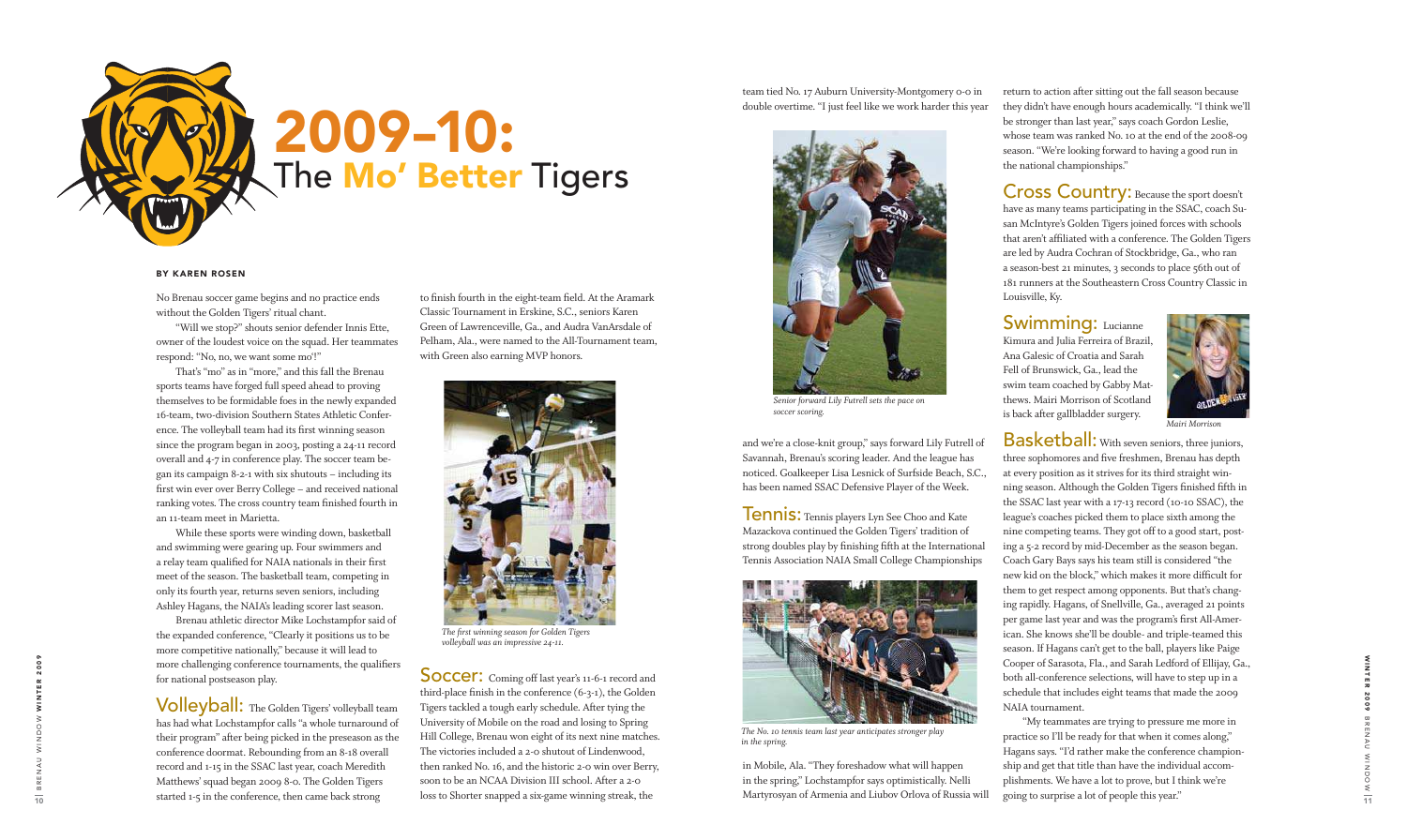WINTER 2009 B R E N A U W I N I N ⇒ 15

"How many i's in "sustainability?" a student asked as she made notes during a lecture. Figuratively, like the word "team," there should not be any. Sustainability isn't about "you" or "me," but those who come after us. The U. S. Environmental Protection Agency provides the operative definition these days: Sustainability is "meeting the needs of the present generation without compromising the ability of future generations to meet their own needs."

### **By rudi KieFer**

implistic and flawed though it may be, the definition at its crux charges every resident of the globe with ensuring we do not compro mise the common good of mankind now and  $\mathcal{I}_{\text{into the future.}}$ 

 For examples of how poorly we have done so far, start with Love Canal, the Niagara Falls, N.Y., neighbor hood. In 1978 residents noticed that their children's tennis shoes dissolved in the mud of their school play ground. That led to the discovery that Hooker Chemical Co. had improperly dumped 21,800 tons of toxic chemi cal waste that in addition to melting sneaker soles, caused a multitude of cancer deaths and related illnesses.

 Three years later Athens, Ga., earned the distinc tion of being the first toxic clean-up site under the newly established EPA Superfund. Luminous Processes, Inc. ceased operations at its facility on Atlanta Highway near the city limits, leaving behind radioactive waste and a contaminated building that threatened such a huge environmental disaster that 18,000 cubic feet of topsoil and 2,400 drums of chemicals containing Radium-226 and Tritium had to be removed.

elected not to shoulder any of the financial burden. State government isn't any more visionary.

 The governors of the three affected states have failed to make any headway on resolving the issue. That should not be a surprise: neither did any of their prede cessors over at least the last four decades. Now Congress threatens to jump into the equation, saying that if the states do not find a solution soon, it will legislate one.

# BECOMING PART OF THE **SOLUTION**

 Lapping at the shoreline not too far from Brenau's Gainesville campus, however, is the proverbial textbook case for what happens when mankind does not keep its eye on the sustainability ball and how dificult it can be to come up with sustainable solutions to problems.

 Unimpressed by this genealogy, the U.S. Army Corps of Engineers continued to release billions of gallons of Lanier water each day to meet the perceived and real needs for downstream communities' drinking water, for barge trafic on navigable portions of the Chattahoochee and for marine wildlife in Florida. That brought the metropolitan Atlanta area to the brink of a disaster.

![](_page_6_Picture_0.jpeg)

# SUSTAINABILITY a de la UITY

 It would be simple to say, "human needs trump barges and shellish." But the issue is more complex. Last summer a federal judge ruled that Atlanta had no right to withdraw drinking water from the lake. It seems that 50 years ago, when Buford Dam was built to impound the reservoir, the state's largest city very deliberately

 Sustainability bubbled to a head in 2007 as persistent drought sharply reduced the flow of tributary streams into Lake Lanier. The reservoir's small catch basin is en tirely fed by Georgia waters, including the headwaters of the Chattahoochee River. South of Lake Lanier the river goes on to form part of the boundary between Georgia and Alabama. Then it cuts across the Florida panhandle before emptying into Apalachicola Bay. What does that mean in practical terms? "Brenau University can't go out there and clean up a toxic spill, or prevent global climates from changing, or prevent defor estation in the Amazon," Schrader explains. "But we can produce the golden bullet that is equipped to tackle such tasks: Brenau graduates. The answer lies in educating our students in such a way that they can step out into the world ready to take responsible action."

What does any of this have to do with Brenau Univer sity? As long as we are batting about simplistic, clichéd definitions, the best answer is if you are not part of the solution, you are part of the problem.

 "This university has operated in three different cen turies," says Brenau University President Ed Schrader. "In concepts of sustainability and continuity, we've had a lot of time to think about, and respond to, the changing needs of society and the environment. The needs of our natural environment may not have changed very much, but human activity is seen in much sharper focus today than it was just a few decades ago. We need to have it on our academic agenda every day, not at time intervals."

 To that end Schrader earlier this year commissioned a Brenau "sustainability initiative," envisioned to bring the university's academic programs and operational prac tices more fully into the commonweal of meeting today's needs without compromising the future. He drafted Dr. Maria Zayas, a psychology professor, to head a task force from across all aspects of the university to, as she put it, "develop a design and structure for sustainable efforts at Brenau – from physical plant to curriculum to collabora tion with other institutions and communities."

 "This is an organic process emerging from the Brenau community, rather than one imposed by the administration," she explains. "In this way, all will have a stake in creating a sustainable Brenau, and each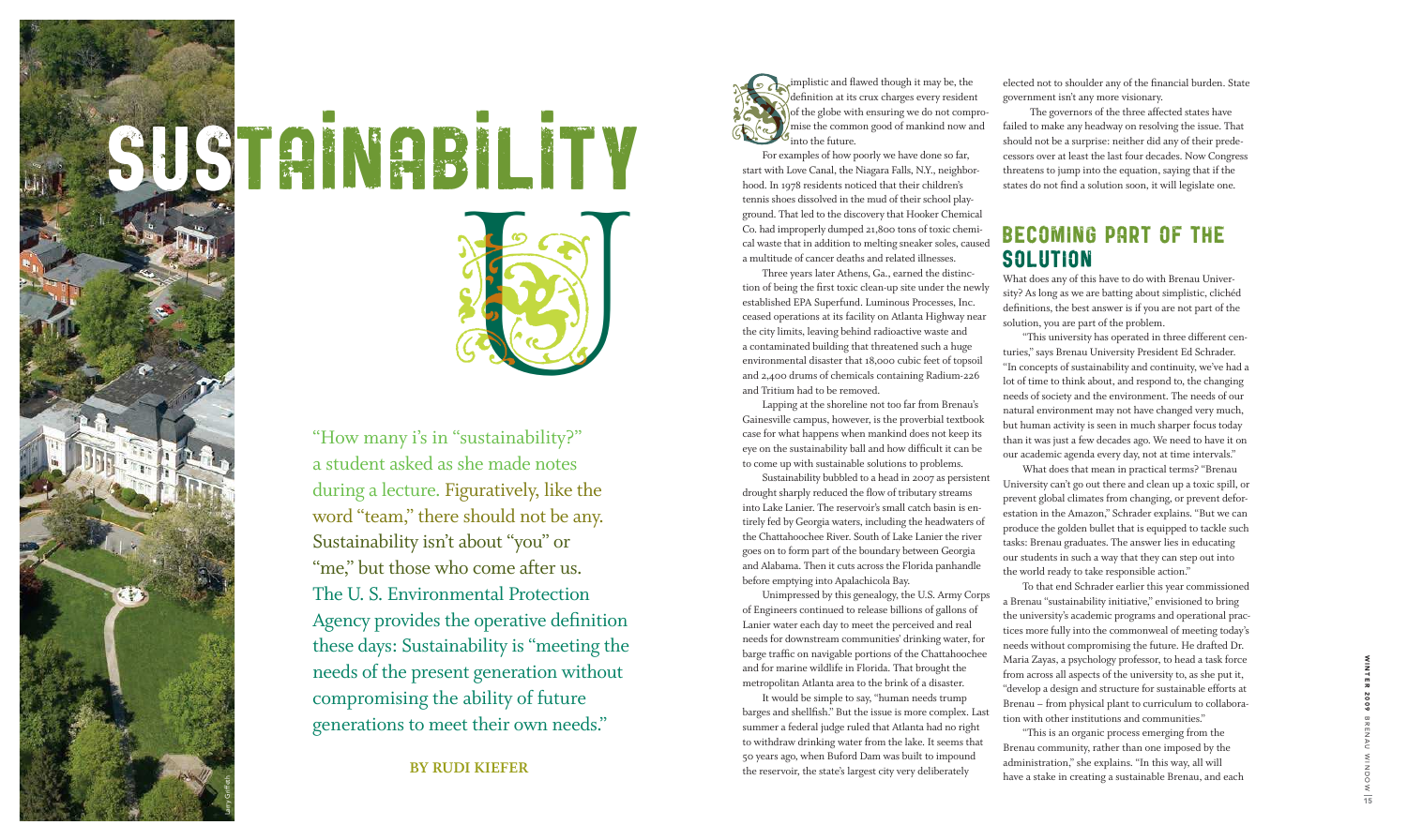**WINTER** WINTER 2009 B R E N A U W I N I N ⇒ 17

participant brings unique gifts to the table. The process itself is sustainable, in that it is creative, productive and supportive of the continued well-being and growth of the institution while using resources wisely."

 The idea, Schrader elaborates, involves what we as individuals can do locally to address sustainability issues, and what we as a university learn from the rest of the world and impart to the university community.

# PLANTING TREES IS **EASIER**

 Brenau's administrative sustainability czar is Wayne Dempsey, executive vice president and chief financial officer. The elephant-in-the-room questions of any sustainability initiative are those that get right into Dempsey's primary concern: how much is it going to cost? Or, more important, will the costs of sustainability now hamper the institution's financial sustainability for the future? Not to put too fine a point on it, but the central question is this: If Brenau University, or any institution, bankrupts while shouldering expensive processes of becoming "green" and can't afford to continue operations for future generations, it's not really practicing sustainability, is it?

 "It was clear to us that we'd save on energy costs by replacing incandescent bulbs with fluorescents, to name one example," Dempsey explains. "But we must also always ask what comes after that. What happens when the bulbs burn out? Because they contain mercury, you can't just toss them in the trash. You have to contract with a specialty company that guarantees proper disposal. It's an expense for us, but fortunately, the reduction in energy use and the knowledge that we're doing what's right make it worthwhile."

> "We had to find a place where trees could grow," he says. "Otherwise, it would not be sustainability."

 Cost of heating water on a residential campus and water use is always an issue. The university has been replacing plumbing with more modern, efficient fixtures. On a historical campus like Brenau's there is a trade-off: Although it might be cool to operate from a 100-year-old building, it may not be that cool in the heat of summer. Then again, it might be a little too cool in winter. As a result, Brenau has been replacing old steam radiator systems with modern forced-air HVAC, resulting in increased comfort. All of those improvements, Dempsey said, have resulted in a net annual savings of about \$132,000 in energy costs.

 Dempsey concedes that one of his great frustrations is that he has had to pay so much attention to cleaning up problems that 30 and 40 years ago nobody really perceived as problems. For example, prior to the 1970s, the construction industry's preferred fireproofing insulation material was what Dempsey describes as "a naturally occurring substance that looks a little like wood, but can't be set on fire." Asbestos. About 30 years ago we learned asbestos can be a serious health hazard. Removing it was a tricky, dangerous, costly proposition. "Today we're proud to say that it's all completely gone," says Dempsey.

 The university has also had to dispose of other unwanted legacies, like old electrical transformers. Left in place they could corrode and leak polychlorinated biphenyls, or PCBs, a nasty brew known to cause cancer.

 "It's much more fun to plant new trees," Dempsey states. And a year ago he got to do exactly that – although it led to a sustainability issue of another stripe. Brenau's Gainesville campus has an abundance of trees, many of them forming canopies that would block out growth opportunities for newer plantings.

 This leads into the story of how a psychology professor was drafted to head a task force that, among other things, would usually deal with a lot of the more technical science and ecological issues. Zayas headed a junior honors seminar that explored the issue of managing earth's resources. The seminar also included a service component. Students worked with the Yahoola Creek Trails Conservancy and Lumpkin County Parks and Recreation Department on a project and wound up with seedlings from some uncommon indigenous species to plant at Brenau.

Dempsey did find a space – between Trustee Library

and Park Lane Apartments. Applauded by about 100 spectators, students and some faculty members planted the trees and dedicated a plaque to honor Brenau's first step toward sustainability. A year later, the trees are thriving. And so is the sustainability initiative.

# PRACTICAL SOLUTIONS; GLOBAL SIGNIFICANCE

"Aluminum – don't get me started on aluminum. Did you know that producing just one soda can from scratch

"All have a stake in creating a sustainable Brenau. Each participant brings unique gifts to the table." *– Dr. Maria Zayas*

![](_page_7_Picture_5.jpeg)

![](_page_7_Picture_11.jpeg)

*Jennifer Trumbull, WC '11, at the Georgia Guide Stones. Even this huge but little-known granite monument outside of Elberton is not safe from defacing.*

![](_page_7_Picture_28.jpeg)

*Self-portrait by Emily Esguerra, WC '10, atop the 10,112-foot summit of Mount Haleakala ("house of the sun") on Maui.*

*Clockwise from top: Mercy Changwesha, WC '10, presented research on mediation and diplomacy in Sub-Saharan Africa. Maegan Mercer-Bourne, WC '10, plants a tree in early 2009. Dr. Maria Zayas, atop the monument commemorating the beginning of the Brenau Sustainability initiative.*

![](_page_7_Picture_10.jpeg)

![](_page_7_Picture_6.jpeg)

![](_page_7_Picture_20.jpeg)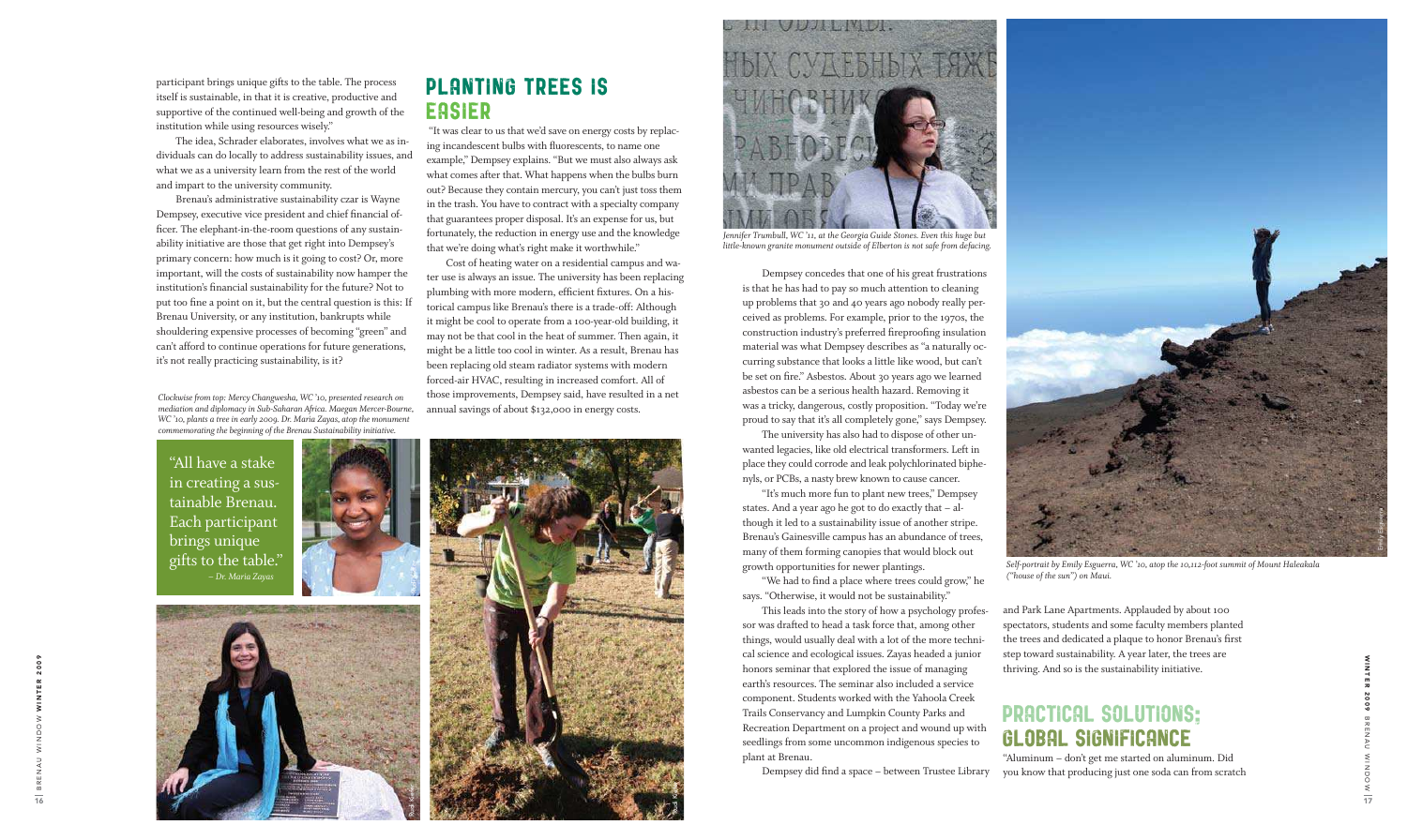uses the equivalent energy of a cup of gasoline?" This is Dr. Louise Bauck talking, and judging from her acceleration into the enthusiastic cant so familiar to her students, it is clear that we have gotten her started.

 Of course, it would be inappropriate to avoid getting started the chair of the Department of Mathematics and

Sciences who "speaks ecology and environmental" as if it were a native language. Bauck has been at the forefront of several academic sustainability initiatives, including an interdisciplinary "portals" course on island ecosystems.

 Today, however, she addresses that time-honored Brenau tradition of blending educational initiatives with practical applications. She has spent a good deal of time trying to jump-start the university's on-again/off-again recycling effort.

 "We've always recycled what we could, but there wasn't a venue that would bring it all under one roof," she says. "Newspapers were being recycled in some offices, while others still tossed them in the trash." And the aluminum? They're not pretty, but aluminum recycling containers are now placed in all key areas on campus.

 "The driving force for all this has been our students, particularly the Eco-Friends organization on campus," Bauck says. "Our ultimate goal is to reach a state of zero waste of recyclable resources."

 What the Brenau sustainability initiative is all about is helping students connect the dots between recycling aluminum cans and similar wastes with the debate over hydroelectric vs. coal-fired vs. oil-fired vs. nuclear power-fueled electricity generation, conlict in the Middle East and Africa, pollution in the Antarctic, and global climate change. Academically, sustainability curves right into the wheelhouse of Brenau's approach to blending liberal arts and professional preparation education with the "four portals" multidiscipline curriculum. That began coming into sharper focus during the fall term as first-year students in the Women's College sat in Thurmond-McRae Lecture Hall watching fuzzy, fading images from a 21-year-old movie, *Gorillas in the Mist*. The film, of course, is the Hollywood retelling of the beginning of one of sustainability's success stories – naturalist Dian Fossey's work that brought back mountain gorillas in Rwanda from the brink of extinction. The "news peg" is that some of the United Nations branches and other international organizations teamed up to declare 2009 the international "Year of the Gorilla." Through funding from the programming endowment established by Brenau Trustee Douglas Ivester and his wife, Kay, the university partnered with the Dian Fossey Gorilla Fund International, based in Atlanta, for a series of unique programs throughout the fall term. Scientists and professionals from different aspects of the Fossey Fund's operations in Georgia and Africa conducted classes on campus for students and participated in other programs

### Amy Leavell Bransford cultivates natural beauty with the greenest of thumbs.

 "What's 'not' in the bottle is as important as what is," she says between facial appointments. "All of our products are nontoxic and biodynamic with no artificial fragrances, and the ingredients are certifiably organic, from small, sustainable family farms that are absolutely committed to doing the right thing for humans and the environment."

for faculty, staff, students and the public. Dr. Tara Stoinski, the Pat and Forest McGrath Chair of Research and Conservation for the Fossey organization and the Atlanta zoo, provided a keynote address for Brenau's first Sustainability Conference, held Sept. 22. One highlight was an exhibit in the Trustee Library built around items like drawings, maps, clothing and other personal effects recovered from Fossey's cottage in Rwanda after she was murdered – an exhibit never before seen in public.

 The fall activities position Brenau for continued partnerships with the Fossey Fund – and there has been some preliminary discussion about study programs for Brenau students in Africa and elsewhere. It is unlikely that Brenau would ever develop the kind of research-based primate program like its neighboring heavy scientiic research institutions. But in the multidiscipline environment the university wants to foster, that really doesn't matter: Brenau's occupational therapy faculty point out proudly that one of the most famous occupational therapists of all time was none other than Dian Fossey.

# CAN YOU BUY SUSTAINABILITY STUFF?

Many academic units of the university, including students with a variety of majors, got into the act with some creative approaches. Lori Gann-Smith, curator of the university's vintage clothing collection, showcased the designer fashions in the collection once owned by the late Lucy Jadot Shirazi, who after her marriage into the royal family of Iran was known as Princess Shirazi. The Belgian-born pillar of the New York cultural community was also a founder and principal benefactor of the World Wildlife Fund.

 Also, Bailey Branson, a junior fashion design major, showed an ensemble she made from discarded men's neckties. Other students displayed works that included a group of art students from a metalsmithing sculpture art class who produced jewelry from discarded objects like bottle caps, tin jars and watch parts. (You can see examples of the jewelry they made from found objects at http://artsweb.brenau.edu/ photogallery/foundobjects). The student broaches also were incorporated into a special show at Brenau Galleries called "Found Objects," which exhibited works of three professional artists who used the same concept.

 For artisans and artists to construct salable art works from what others might consider garbage is not a new concept certainly. But global sustainability is rife with business opportunities, a fact that does not escape Dr. Bill Lightfoot, Brenau's entrepreneurship-oriented dean of business and

 Her spa, The Aviary, and her New Moon Skin Care products are regarded as the most uncompromisingly eco-conscious in Atlanta.

 Bransford graduated from Brenau Academy in 1993 and then studied fashion at the American College of the Applied Arts. During her 20s, she worked as a publicist for Capricorn Records. "Hanging out with bands in bars – that satiated my appetite for destruction at that point in my life," she says with a laugh.

 She married Steve Bransford, an American studies professor and filmmaker, and with the birth of their first son came a sort of earthmother epiphany.

 "I was entering a new phase, wanting more stability, and I cared so much about what my son ate and what products I used on his body," she says. "I figured other new moms had similar concerns, so I decided to develop a line of products they could feel good about, that take into account holistic health and nutrition while helping women discover the beauty they already possess."

 After graduating from the Atlanta Institute of Aesthetics and working for a while at Natural Body Spa, Bransford launched New Moon Skin Care products, which she sold from her home. "The name represents new beginnings, and we all need to be reminded that those are possible," she says. "It's also a handy way to remember that you should get a facial once a month. Normal skin cells rejuvenate every 28 days, like the lunar cycle."

 This year, she established The Aviary, a "beauty collective" of likeminded independent contractors – massage therapists, makeup artists, and hairdressers who use ammonia-free coloring – in the Studioplex arts center in Atlanta's historic Old Fourth Ward. It offers an unconventional day-spa experience, starting with the background music, which is more likely to be hot Billboard acts such as Feist, Yael Naim or Iron & Wine rather than soporific, New Agey instrumentals. Hip clients, scanning the paraben-free emollients, recycled décor, and assortment of vegetables from the farm co-op that operates out of the salon, can't resist turning to Bransford and observing: The acorn did not fall far from the tree.

 "Just look at who her father is," says radio personality Mara Davis, an Aviary regular. "He was green long before green was cool."

 She is referring to Chuck Leavell, the keyboardist for the Allman Brothers and Rolling Stones and a nationally recognized conservationist. When he is not on tour, Leavell and his wife, Rose Lane, operate Charlane Plantation, the 2,000-acre tree farm in middle Georgia where Bransford grew up.

 "My earliest memories involve riding around on a John Deere on this farm that had belonged to my great-grandmother – a little utopia – so family farms hold a special place in my heart," she says. "My dad has always believed passionately in giving back to the earth, and his ethics inspire me."

 Her roots are showing at the salon – Bransford recently unveiled an installation-art rendering of a tree crafted from Charlane Plantation's reclaimed wood.

 "I am proud beyond words of Amy's work," her father says. "She gives each case very special attention, making sure that that particular individual is getting the right treatment to improve their health and beauty. She has also done an enormous amount of research on her products, and has chosen very carefully the ingredients she likes to use. She's keenly aware of the comfort level of her clients."

– Candice Dyer

*Top: Dr. Tara Stoinski, left, a top scientist with the Dian Fossey Gorilla Fund International, with Brenau biology professor, Dr. Louise Bauck. Center: Hannah Leah Thompson, WC '12, fashion design major, shows a dress she created entirely from portions of pre-owned clothing. Some of it served as a lumberjack shirt in a previous life. Below: Dian Fossey, whose personal items were on public display for the irst time at Brenau.*

![](_page_8_Picture_3.jpeg)

![](_page_8_Picture_4.jpeg)

![](_page_8_Picture_5.jpeg)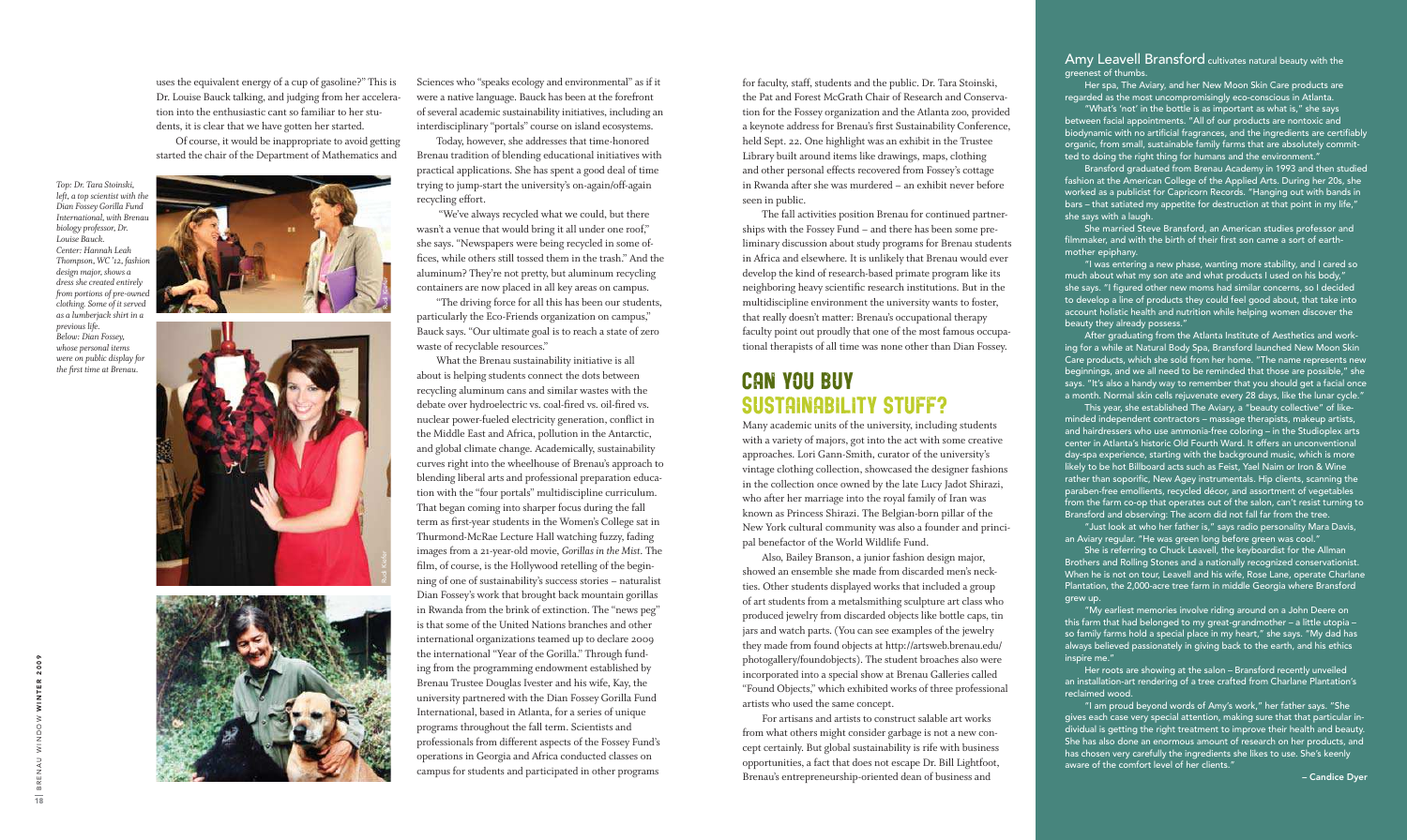mass communication. Lightfoot's class stood out among the student presentations at the conference when it proposed a recycling effort for profit, which could be reinvested for more recycling.

 "You have the greatest chance for success when profit is involved," says Lightfoot. "Take recycling: It's good. It's responsible. It's even better when it makes money. Surely, our people really want to make a difference, but the greatest chance for keeping the effort going – the sustainability of sustainability, if you will – is when it generates its own resources."

 Gale Starich, dean of health and science, looks through the sustainability prism from several directions. Certainly in her domain rests myriad studies and research revolving around the sustainability of life forms. But in her view sustainability, particularly in health care education fields, means "continuity – making the entire process itself sustainable."

 "What we're doing in patient care today isn't the same as what we'll be doing tomorrow," she says, "so it's important to have people who know what we've already done, and have the vision to embrace what the future may bring."

 Brenau President Schrader recalls what perhaps was the first orchestrated effort to engage college and university students in sustainability issues in the 1970s. Periodically since then "environmental awareness" has come to the fore with students and other groups – usually associated with some catastrophe like Three Mile Island, Chernobyl or the Exxon Valdez oil spill. Truthfully, they have not enjoyed, pardon the expression, sustainability.

"I think that the current sustainability movement

Dr. Becky Champion is one of Georgia's top enforcers of clean water laws. But she finds her background in education just as useful as the long arm of the law in keeping rivers and streams clean enough for people and fish.

has a greater potential than the previous one, because essentially the same people are engaged in it that were before," he says. "Now they are in positions, whether through money or inluence or both, to make a difference. It's not enough to aspire to a noble outcome. You also have to have the practical means that'll help get you there." Schrader disputes notions that society has made little progress on sustainability in almost four decades since the first Earth Day. Against the backdrop of the world's population doubling and the problems increasing exponentially in that same time frame, he argues, that makes holding one's own a major victory, certainly a cause for some optimism. Is that enough to sustain enthusiasm in the Brenau family?

 Even to establish a legacy of no pollution on the campus will require strength of will – of individuals and the institution – to change behaviors and "not knowingly contribute to any activities that are harmful." But the university is going farther than merely stressing that in the philosophy of sustainability good deeds are more than simply sins not committed.

 "We're teaching these principles now," Schrader says. "We're preparing our students for actions they will take and decisions they will make 20 years from now when they are in a position to do the right thing, whatever the issues of the day may be then."

*Dr. Rudi Kiefer is professor of physical sciences and senior web administrator at Brenau University.*

 The other event was Brenau's celebration of the first Earth Day on April 22, 1970. Brenau, says Champion, went "all out" for the event, "and I remember national news media coming to this little women's college in Gainesville, Ga., to cover our celebration. It was quite an inspiration for me."

 The key to clean water these days, she says, is education. "I believe people will do the right thing [to protect our water] if they know what the right thing is," she says. "But a lot of times they don't know what that is."

 As an assistant chief of the Watershed Protection Branch of the Georgia Environmental Protection Division, Champion, a 1971 graduate of Brenau Women's College, administers the state's various water laws in a wide swath of North Georgia that includes the Coosa, Tallapoosa and Tennessee river basins. In those areas, which encompass about 20 counties, her office oversees enforcement and compliance of clean water regulations and ensures adequate supplies of safe drinking water.

 She took on the job when concepts on water pollution control were changing. For decades after the passage of the federal Clean Water Act in 1972, efforts to control dirty water were aimed mostly at "pointsource" pollution, or the tainted water spewing from pipes. That source largely has been brought under control. Now, says Champion, 95 percent of the pollution is from sources such as stormwater running off from streets, rooftops, lawns and farms – so-called nonpoint-source pollution. The run-off carries oil, chemicals, fertilizers, bacteria and other noxious stuff, washed off the land, into rivers and streams.

 Unfortunately, nonpoint pollution, which seemingly comes from everywhere, is notoriously more difficult to regulate than pointsource pollution. "You couldn't hire enough regulators to stop all nonpoint pollution," Champion says.

 That's where education comes in, she says – teach individuals what they can do, including "little everyday things," to protect the water. That includes such things as not overdosing your lawn with fertilizer, removing your pet's wastes from the street and using pesticides sparingly. "The only way to really protect our rivers and streams is to get it in our hearts to do so," Champion says.

 A former associate biology professor at Columbus State University and a former executive director at the Oxbow Environmental Learning Center in Columbus, Champion has earned kudos for environmental education. "Becky Champion is a tireless educator, who has done a wonderful job promoting a

greater understanding of Georgia's rivers," says Sally Bethea, director of the Upper Chattahoochee Riverkeeper.

 The organization in 2005 gave Champion its annual "River Educator Award" for helping to produce an award-winning CD-ROM on the Chattahoochee River system. The video now is used in schools throughout the river basin.

 Champion, who grew up in Cartersville and went to high school there, says her passion for environmental protection springs, in large part, from "two events" during her undergraduate days at Brenau, when she was working towards a degree in math and biology. One event was when she decided

to take an ecology class under then biology professor (and now retired Brenau vice president) Larry Andrews. He had studied under famed ecologist Eugene Odum at the University of Georgia, and he inspired his Brenau students to appreciate and apply Odum's fundamental concepts of ecology.

– Charles Seabrook

![](_page_9_Picture_0.jpeg)

![](_page_9_Picture_26.jpeg)

*Brenau trustee James A. "Jim" Walters of Gainesville, Ga., a member of the Georgia Board of Natural Resources, and Becky Champion.*